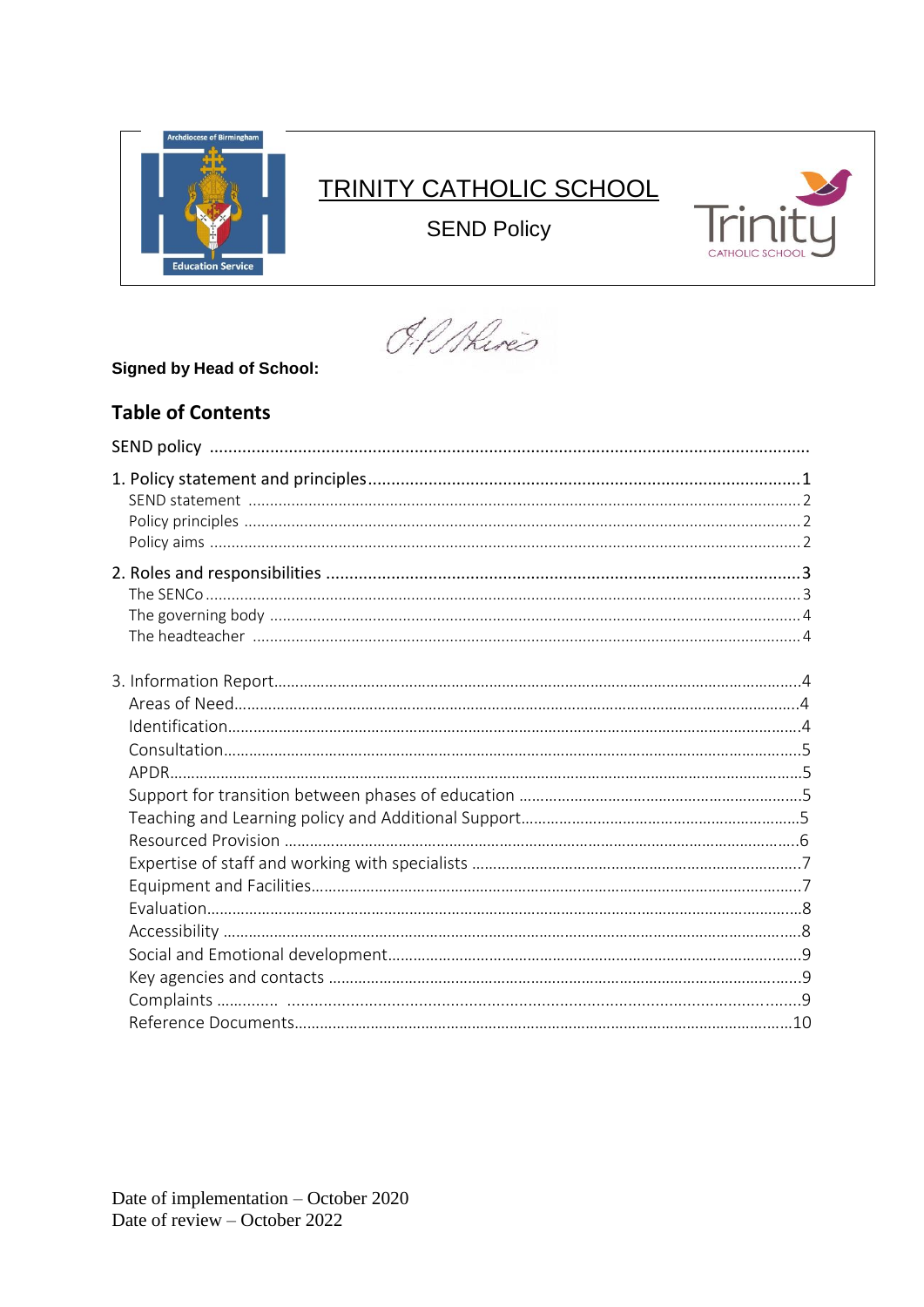# **1 Policy statement and principles**

Trinity Catholic School's SEND policy and provision arrangements are implemented to have regard to the SEND Code of Practice (2014). This policy is available on Trinity Catholic School website and all staff and volunteers are required to actively participate in implementing it.

This policy and information report is based on the statutory Special Educational Needs and Disability (SEND) Code of Practice and the following legislation:

• Part 3 of the Children and Families Act 2014, which sets out schools' responsibilities for pupils with SEN and disabilities

• The Special Educational Needs and Disability Regulations 2014, which set out schools' responsibilities for education, health and care (EHC) plans, SEN co-ordinators (SENCOs) and the SEN information report

#### **SEND statement**

All staff are expected to actively participate in the implementation of our policies and to provide reasonable adjustments for any pupil who has an identified special educational need or disability (SEND). We believe that all students, including those identified as having SEND, are entitled to a broad and balanced academic and social curriculum and to be fully involved in all aspects of school life.

We recognise our moral and statutory responsibility to safeguard and promote the welfare of all pupils. We endeavour to provide a safe and welcoming environment where all children are respected and valued. We are alert to the additional vulnerability of students with additional needs.

#### **Policy principles:**

- Every teacher is a teacher of SEND
- A whole school approach is required to effectively meet the needs of all students with SEND.
- Children who are safe and feel safe are better equipped to learn: Maslow's hierarchy of need.
- Trinity Catholic School is committed to the welfare of children and young people and expects all staff and volunteers to share this commitment. Staff will always act in the best interests of children. (Child Protection and Safeguarding Policy)

#### **Policy aims:**

- To provide all staff with the necessary information to enable them to contribute to creating an inclusive and welcoming school.
- To ensure consistent good practice in meeting all students needs.
- To demonstrate Trinity Catholic School's commitment with regard to meeting the needs of students with SEND to pupils, parents and other partners.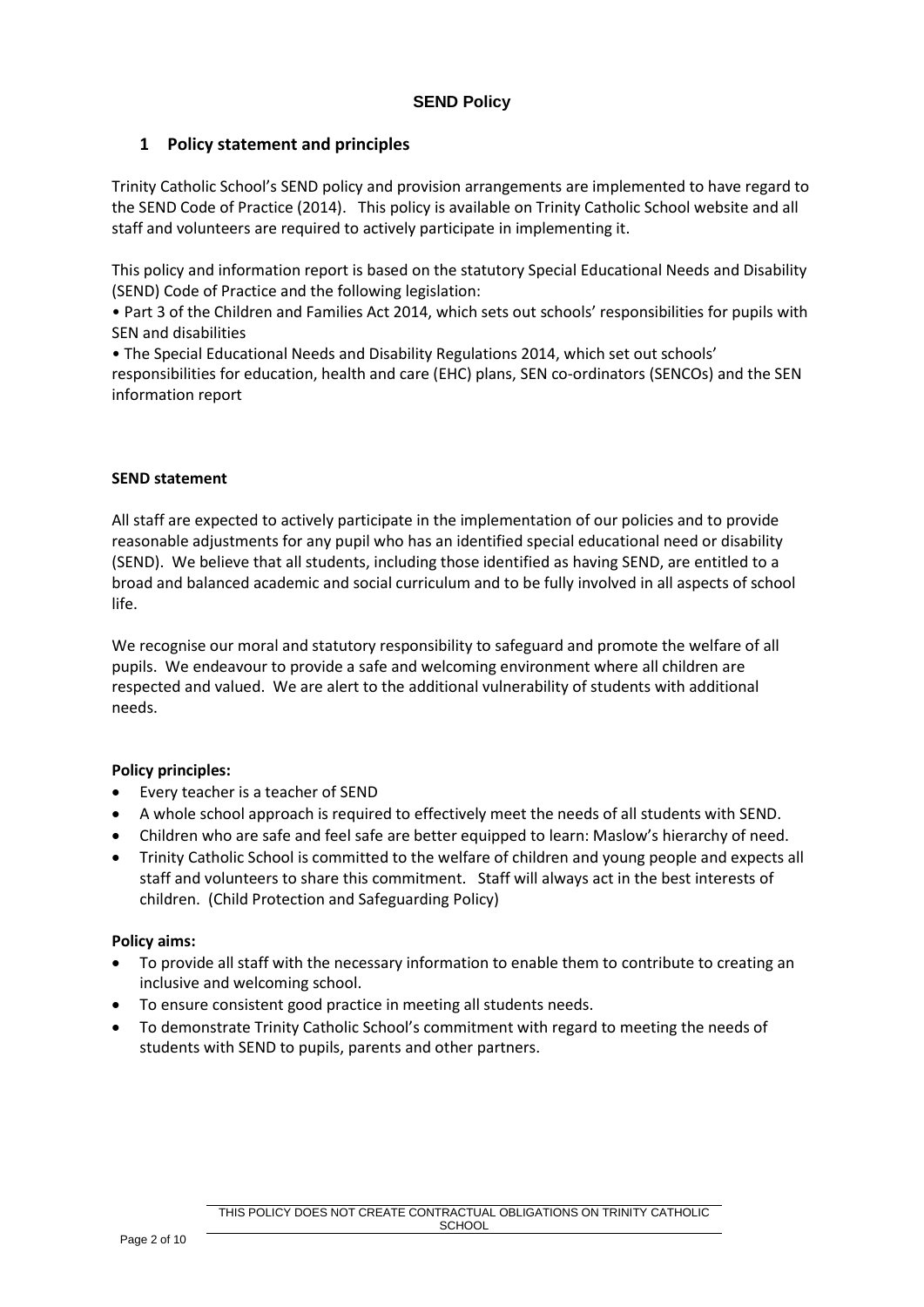# **Terminology**

A pupil has SEN if they have a learning difficulty or disability which calls for special educational provision to be made for them.

They have a learning difficulty or disability if they have:

• A significantly greater difficulty in learning than the majority of others of the same age, or

• A disability which prevents or hinders them from making use of facilities of a kind generally provided for others of the same age in mainstream schools

Special educational provision is educational or training provision that is additional to, or different from, that made generally for other children or young people of the same age by mainstream schools**.**

**Staff** refers to all those working for or on behalf of Trinity Catholic School, full-time or part-time, temporary or permanent, in either a paid or voluntary capacity.

**Child** includes everyone under the age of 18.

**Parent** refers to birth parents and other adults who are in a parenting role, for example stepparents, foster carers and adoptive parents.

# **2. Roles and Responsibilities**

2.1 The SENDCO is Mrs Joanne Price [price.j8@welearn365.com](mailto:price.j8@welearn365.com) They will:

- Work with the Head of School and SEN governor to determine the strategic development of the SEN policy and provision in the school
- Have day-to-day responsibility for the operation of this SEN policy and the co-ordination of specific provision made to support individual pupils with SEN, including those who have EHC plans
- Provide professional guidance to colleagues and work with staff, parents, and other agencies to ensure that pupils with SEN receive appropriate support and high quality teaching
- Advise on the graduated approach to providing SEN support
- Advise on the deployment of the school's delegated budget and other resources to meet pupils' needs effectively
- Be the point of contact for external agencies, especially the local authority and its support services
- Liaise with potential next providers of education to ensure pupils and their parents are informed about options and a smooth transition is planned
- Work with the head of school and governing board to ensure that the school meets its responsibilities under the Equality Act 2010 with regard to reasonable adjustments and access arrangements
- Ensure the school keeps the records of all pupils with SEN up to date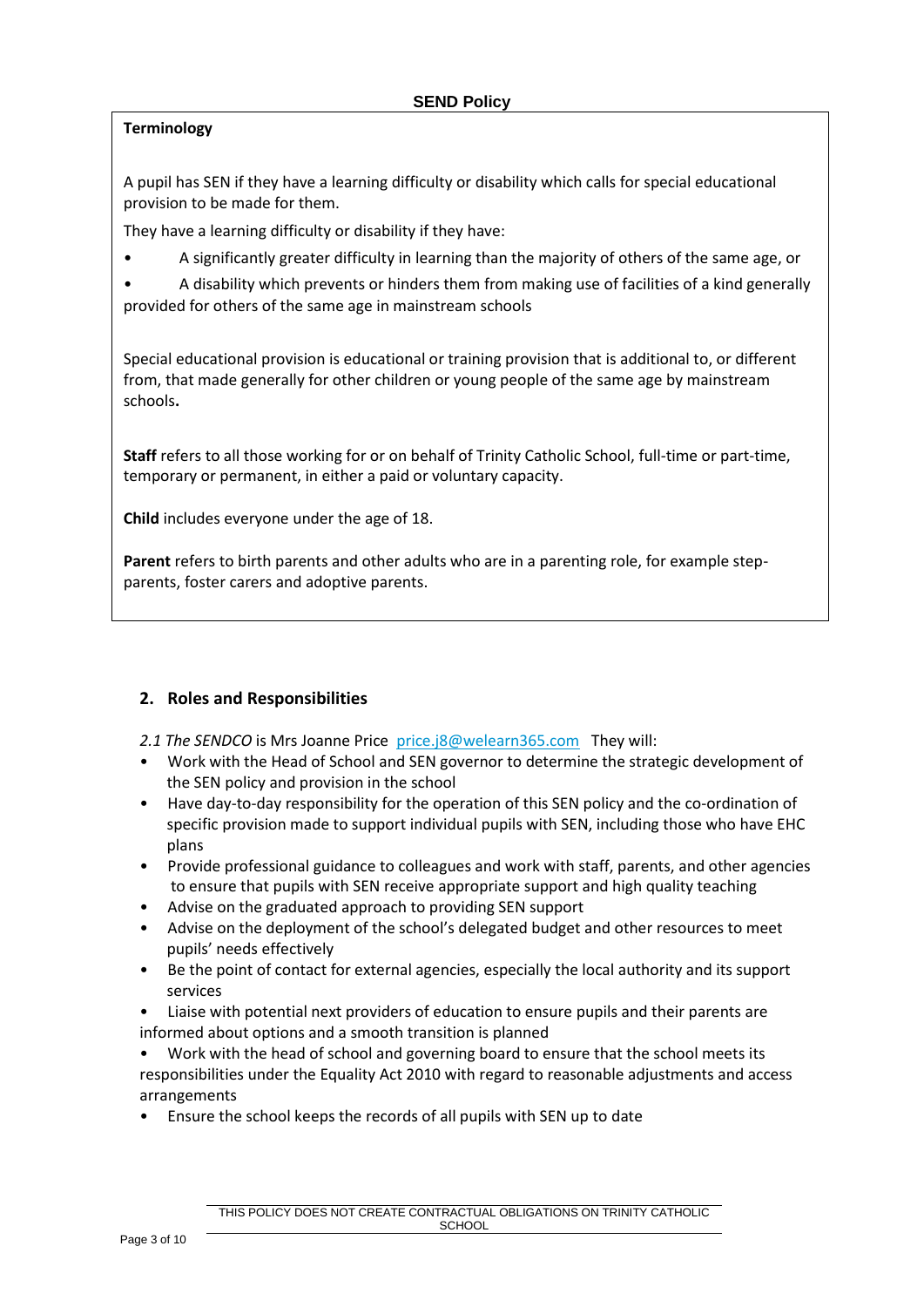*2.2 The SEN governor* is ( IEB ) The SEN governor will:

- Help to raise awareness of SEN issues at governing board meetings
- Monitor the quality and effectiveness of SEN and disability provision within the school and update the governing board on this
- Work with the Head of School and SENCO to determine the strategic development of the SEN policy and provision in the school

# *2.3 The Head of School/ Senior Assistant Principal*

The Head of School/ Senior Assistant Principal will:

- Work with the SENCO and SEN governor to determine the strategic development of the SEN policy and provision in the school
- Have overall responsibility for the provision and progress of learners with SEN and/or a disability

# *2.4 Class teachers*

Each class teacher is responsible for:

- The progress and development of every pupil in their class
- Working closely with any teaching assistants or specialist staff to plan and assess the impact of support and interventions and how they can be linked to classroom teaching
- Working with the SENCO to review each pupil's progress and development and decide on any changes to provision
- Ensuring they follow this SEN policy

# **3. SEN information report, school provision map is available on our school website**

#### *3.1 The areas of SEN that are provided for.*

Our school currently provides additional and/or different provision for a range of needs, including:

- Communication and interaction, for example, autistic spectrum disorder, speech and language difficulties
- Cognition and learning, for example, dyslexia, dyspraxia,
- Social, emotional and mental health difficulties, for example, attention deficit hyperactivity disorder (ADHD),
- Sensory and/or physical needs, for example, visual impairments, hearing impairments, processing difficulties, epilepsy
- Website Link<http://www.trinity-school.org.uk/send/>

#### *3.2 Identifying pupils with SEN and assessing their needs.*

We will assess each pupil's current skills and levels of attainment on entry, which will build on previous settings and Key Stages, where appropriate.

Class teachers will make regular assessments of progress for all pupils and identify those whose progress:

- Is significantly slower than that of their peers starting from the same baseline
- Fails to match or better the child's previous rate of progress
- Fails to close the attainment gap between the child and their peers
- Widens the attainment gap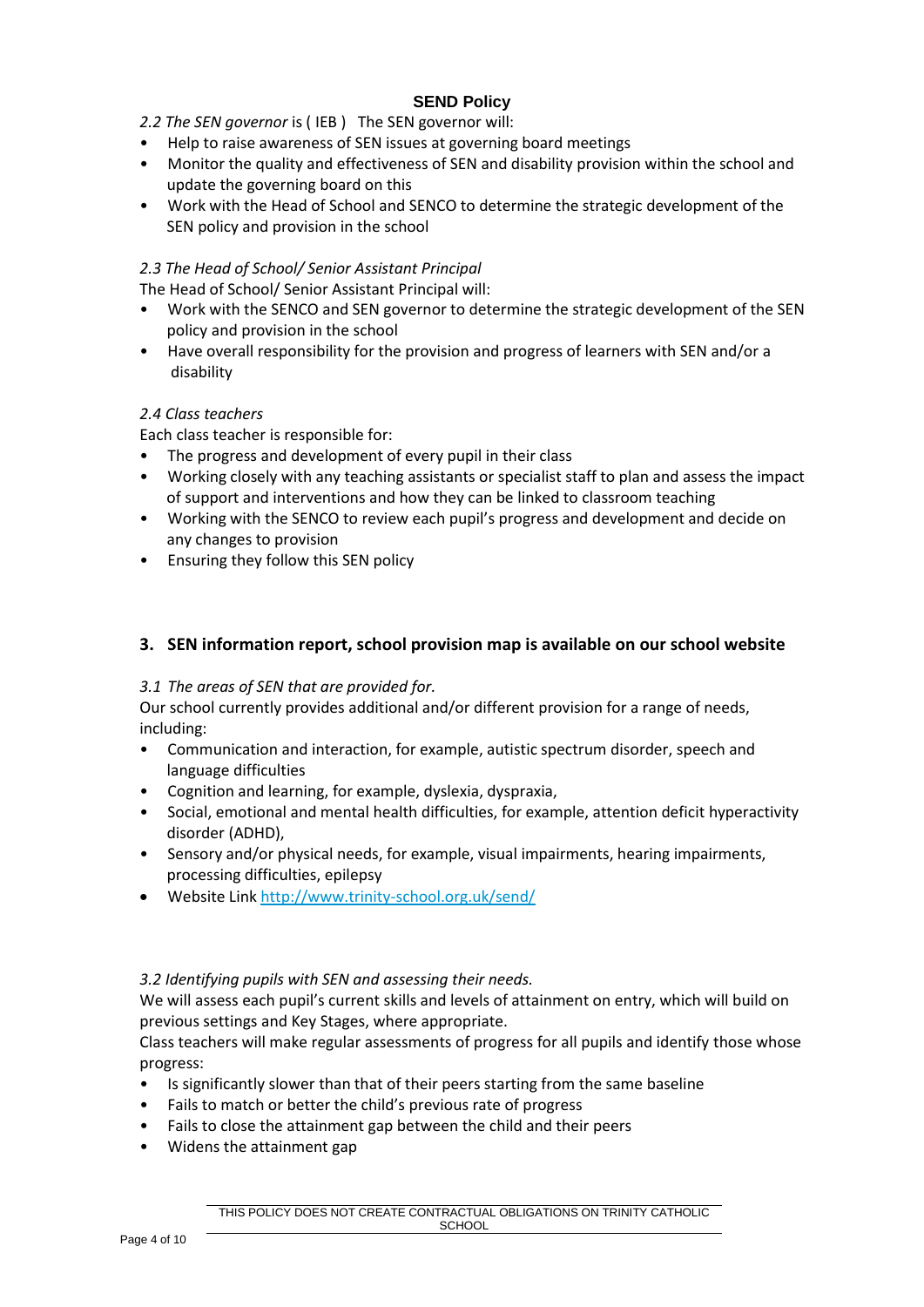This may include progress in areas other than attainment, for example, social needs. Slow progress and low attainment will not automatically mean a pupil is recorded as having SEN. When deciding whether special educational provision is required, we will start with the desired outcomes, including the expected progress and attainment, and the views and the wishes of the pupil and their parents. We will use this to determine the support that is needed and whether we can provide it by adapting our core offer, or whether something different or additional is needed.

# *3.3 Consulting and involving pupils and parents*

We will discuss with the pupil (where appropriate) and their parents/carers when identifying whether they need special educational provision and in producing a One Page Profile to share with school staff. These conversations will make sure that:

- Everyone develops a good understanding of the pupil's areas of strength and difficulty
- We take into account the parents' concerns
- Everyone understands the agreed outcomes sought for the child
- Everyone is clear on what the next steps are
- Parents/carers are notified when a pupil will receive SEN support.

#### 3.4 *Assessing and reviewing pupils' progress towards outcomes*

We will follow the graduated approach and the four-part cycle of assess, plan, do, review. Subject teachers and Pastoral Staff will work with the SENCO and HLTAs to carry out a clear analysis of the pupil's needs. This will draw on:

- Progress data, assessment and experience of the pupil
- Information from a range of teachers and other school staff where relevant.
- The views and experience of parents
- The pupil's own views
- Advice from external support services, if relevant

Impact on pupil's progress will be reviewed after each cycle of intervention.

All teachers and support staff who work with the pupil will be made aware of their needs, the outcomes sought, the support provided, and any strategies or approaches that are required.

#### *3.5 Supporting pupils moving between phases and preparing for adulthood*

We will share information with the school, college, or other setting the pupil is moving to. We will agree with parents and pupils which information will be shared as part of this.

Explain your school's approach here. You should insert the ways your school prepares pupils for transition. For example, all pupils have an induction session at their new school.

#### *3.6 Our approach to teaching pupils with SEN*

Teachers are responsible and accountable for the progress and development of all the pupils in their classes.

- High quality teaching is our first step in responding to and providing for pupils who have SEN.
- We take a whole school approach to Teaching and Learning by providing different levels of challenge and scaffolding support.
- We use a variety of teaching methods based on our teaching and learning intentions and Rosenshine's Principles of Instruction including questioning, modelling, sequencing, group and individual practice of tasks.
- Adaptations of our resources and approach are based on One Page Profiles for students with a high level of need for example informed seating plans, longer processing times, desk copies of instructions, pre-teaching of key vocabulary, reading instructions aloud.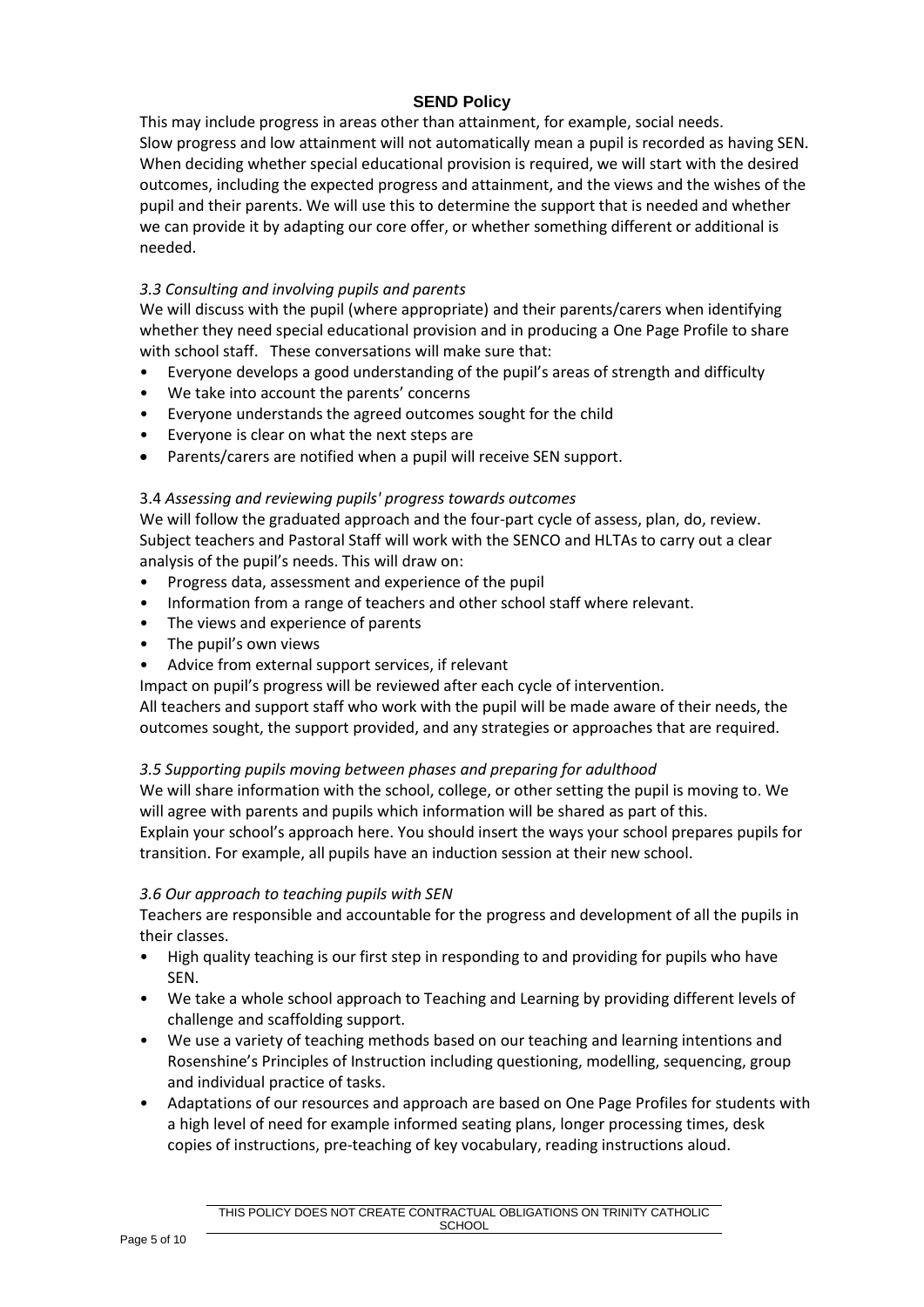• Using recommended aids e.g. laptops, coloured overlays, visual timetables, larger font.

*3.7 Additional support for learning* 

We will also provide the following interventions:

- Fresh Start Reading
- Word\_\_\_Gap
- Literacy and Numeracy support sessions in liaison with the Head of English and Maths
- Active Social Communicators (ASC)
- Friendship Group
- Lego Therapy
- Manage My Emotions (Manage ME)
- Autism Awareness sessions
- Anxiety Management
- Emotion Coaching
- Protective Behaviours
- PSE sessions where possible
- Study support at KS4 where possible

We have four HLTAs and an SEN Learning Mentor who are trained to deliver interventions and provide consultation and experienced support to teachers and our further six experienced teaching assistants in meeting students needs as their keyworkers and in delivering support sessions.

The Learning Support team will support pupils on a 1:1 basis when assessing need to provide strategies to students and teachers or to provide direct academic or emotional mentoring support in an agreed response to a student's EHCP.

Teaching assistants will support pupils in small groups when delivering an intervention or providing subject support session under the direction of a subject teacher.

#### *Resourced Provision: Peter's Place*

We have a core team of two teachers and two TAs based in the Resourced Provision who work in collaboration with Learning Support Staff in the mainstream school.

Our additionally Resourced Provision (commissioned by the Local Authority) for students with (an EHCP and) a primary need of Communication and Interaction difficulties; who are academically able to access the national curriculum and GCSEs, but who have inwardly manifesting anxiety and social communication difficulties that present as a severe barrier to accessing a mainstream school environment.

The environment and approach of the resourced provision creates additional flexibility in presentation and pace of the curriculum to meet students' EHCP needs. Students are integrated into our smaller, quieter learning and social spaces by a consistent team of staff in order to rebuild their confidence in attending, learning and interacting with peers in a school environment.

Provision staff develop a knowledge and understanding of the students' needs and work directly with students to develop understanding of their emotions and rehearse strategies to selfmanage social communication and interaction situations.

Students are supported to access mains school facilities and subject lessons to allow them to

THIS POLICY DOES NOT CREATE CONTRACTUAL OBLIGATIONS ON TRINITY CATHOLIC **SCHOOL**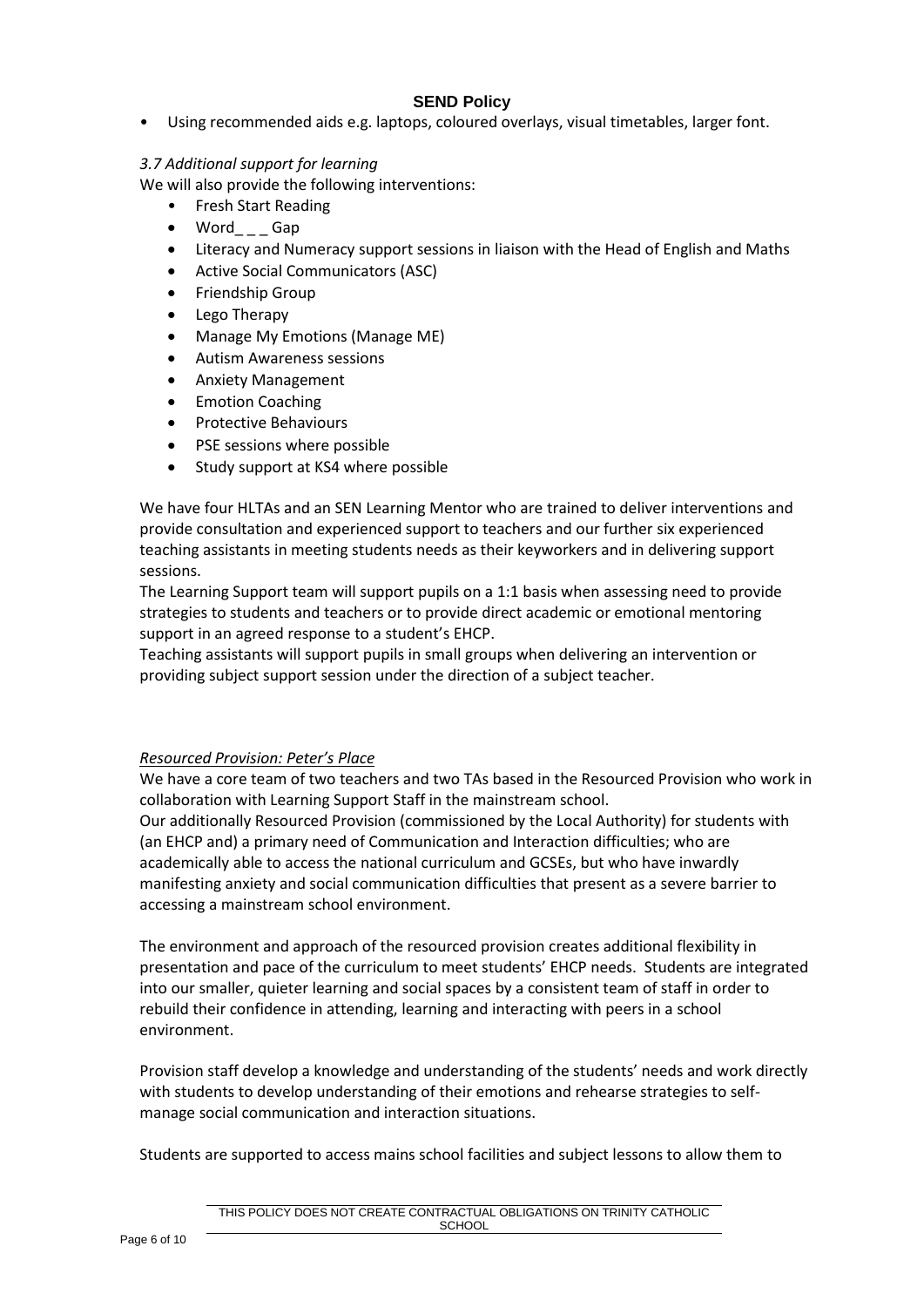fulfill their academic potential and desired outcomes for post 16 study and adulthood.

Core provision staff include experienced teachers Mr Stuart France and Mrs Anson O'Connell and Teaching Assistants Miss Lisa Carter and Mrs Monika Pajak. The core team works alongside Learning Support. Other teachers and teaching assistants in the main school also deliver lessons and support sessions to support reintegration to mainstream education and access to the national curriculum.

Places are allocated through a consultation process by SENDAR and a Provision Panel.

*We work with the following agencies to provide support for pupils with SEN:* Warwickshire's Education Psychology Service (EPS) Warwickshire's Specialist Teacher Service (STS) Warwickshire's Integrated Disability Service (IDS) SEND Support-ed Warwickshire's Flexible Learning Team SEN Social Care SENDIAS –Kidz Compass school health professionals Safeline Health and Social Care professionals Early Help officers and family support workers

#### *3.8 Expertise and training of staff*

- The Learning Support and Resourced Provision team are available to share training and specific learning strategies with all school staff to fulfill their requirement to meet student needs in the classroom and wider school setting;
- The SENCO, Mrs Price is a qualified teacher and holds the required National SENCO Award. She has previous experience of being a TA in a special school and a mainstream secondary school teacher. She has worked as a SENCO in mainstream schools for over 14 years and is also the SENCO for our Resourced Provision within the school; Peter's Place. The SENCO has oversight of Medical needs and is the Designated Teacher for Children who are Looked After and a Designated Safeguarding Lead;
- The SENCO, HLTAs, SEN Learning Mentor and English Additional Language (EAL) Tutor attend local network meetings, training events and are proactive in reading and research for their own CPD.
- The Learning Support team use guidance from specialists in various areas of SEND to be able to provide intervention work; training and sharing of strategies within the team and for teacher training events in order to equip all staff to be able to meet the needs of students;
- The Learning Support team can provide information for colleagues on recommended reading, online forums and organisations to deepen their professional understanding and skills. The will will also seek guidance from and refer to external support services on an individual need basis; for example Warwickshire's Specialist Teacher Service (STS); Educational Psychology Service (EPS); SEND support-ed; Children's Services and local youth services.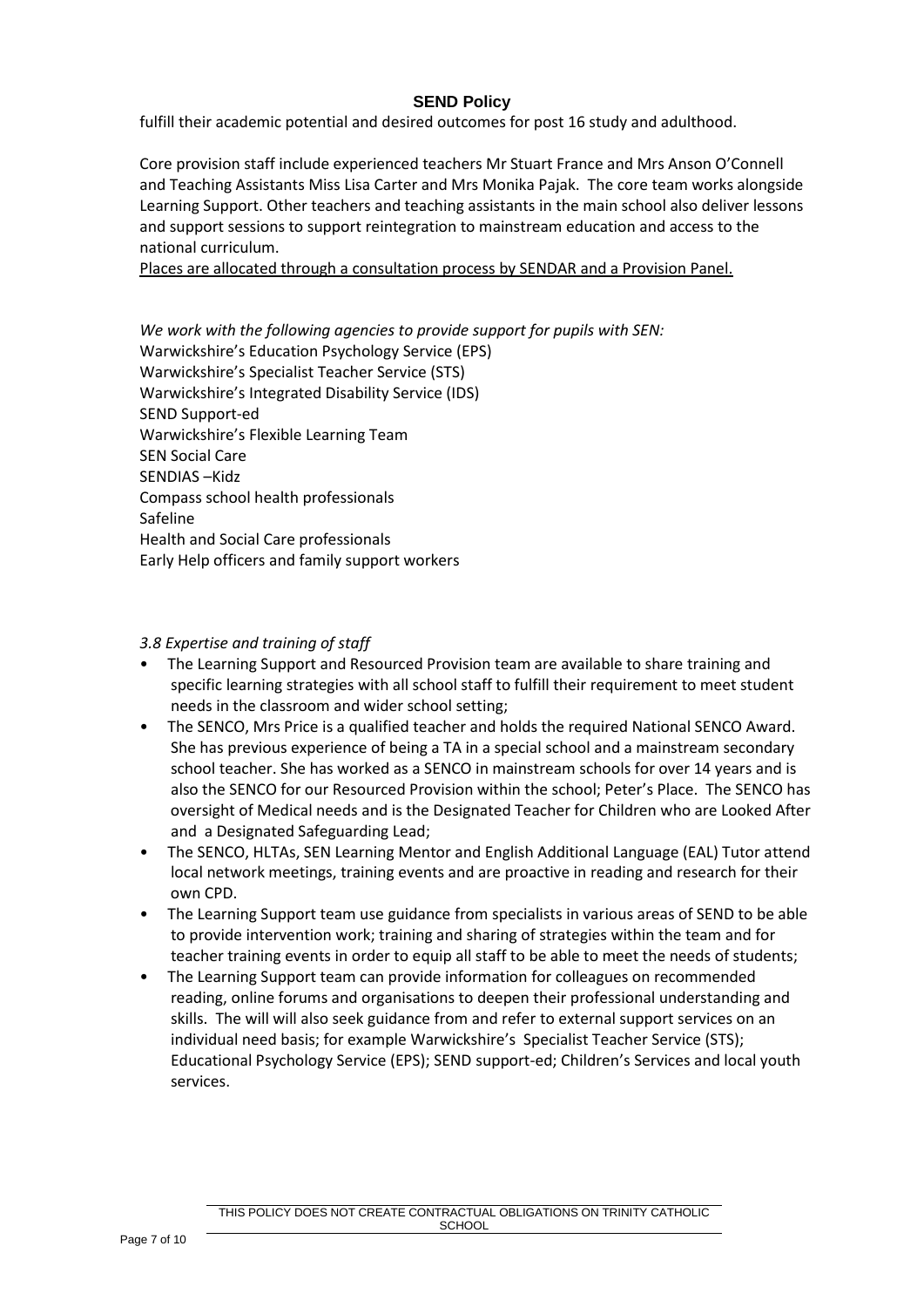# 3*.9 Securing equipment and facilities*

• Link to Accessibility Plan [http://www.trinity-school.org.uk/wp-](http://www.trinity-school.org.uk/wp-content/uploads/lAccessibility-Plan.pdf)

- [content/uploads/lAccessibility-Plan.pdf](http://www.trinity-school.org.uk/wp-content/uploads/lAccessibility-Plan.pdf)
- Medical conditions are supported through risk assessments and health care plans as advised by the school nurse service (COMPASS) and health care professionals;
- Sensory difficulties are supported by and reasonable adjustments including specialist equipment as advised by the student and their family;
- The school is equipped with ramps, lifts and disabled toilet facilities including specific hygiene rooms. Teaching Assistants are trained to use the EVAC chair and have had training to support students with physical difficulties in using wheel chairs, kay walkers and physiotherapy stands. This training is updated by Health professionals when required.

# *3.10 Evaluating the effectiveness of SEN provision*

We evaluate the effectiveness of provision for pupils with SEN by:

- Reviewing pupils' individual progress towards their goals each term
- Reviewing the impact of interventions after 6-8 weeks
- Using pupil questionnaires
- Monitoring by the SENCO and Learning Support Team as well as the whole school quality assurance cycle and methods
- Holding annual reviews for pupils with EHCPs

*3.11 Enabling pupils with SEN to engage in activities available to those in the school who do not have SEN:*

- Each term a schedule of extra-curricular clubs and activities for all students is published by the Pastoral Team
- All pupils are encouraged to attend school mass and to participate in projects led by the Chaplaincy team, subject field trips or curriculum enrichment events.
- A discussion will take place regarding the additional support and arrangements that will be required and a risk assessment carried out.
- TAs will accompany trips where needs are identified, depending on funding and staff capacity to support out of school hours activities.
- TA support for after school activities is arranged on an individual basis where funding (EHCPs /personal budgets) and staff availability permits;
- Homework support is available in the Library for all students and for identified students, in Learning Support study rooms at lunchtime;
- A supervised quiet space with board games is provided in the Learning Support Department at break and lunchtimes;
- TAs accompany school trips where a need is identified or a student with designated support is participating and funding and staff capacity is within the school's resources.

Students with learning needs, or disabilities, who request a place at Trinity Catholic School will be admitted wherever possible, following an assessment into whether we can make reasonable adjustments to include them in the life of the school.

Admissions for pupils with identified SEND are outlined on the Trinity Catholic School Admission Policy: Link to Admissions Policy[: http://www.trinity-school.org.uk/wp](http://www.trinity-school.org.uk/wp-content/uploads/ADMISSIONS-POLICY-2020-2021-Warks01-1.pdf)[content/uploads/ADMISSIONS-POLICY-2020-2021-Warks01-1.pdf](http://www.trinity-school.org.uk/wp-content/uploads/ADMISSIONS-POLICY-2020-2021-Warks01-1.pdf)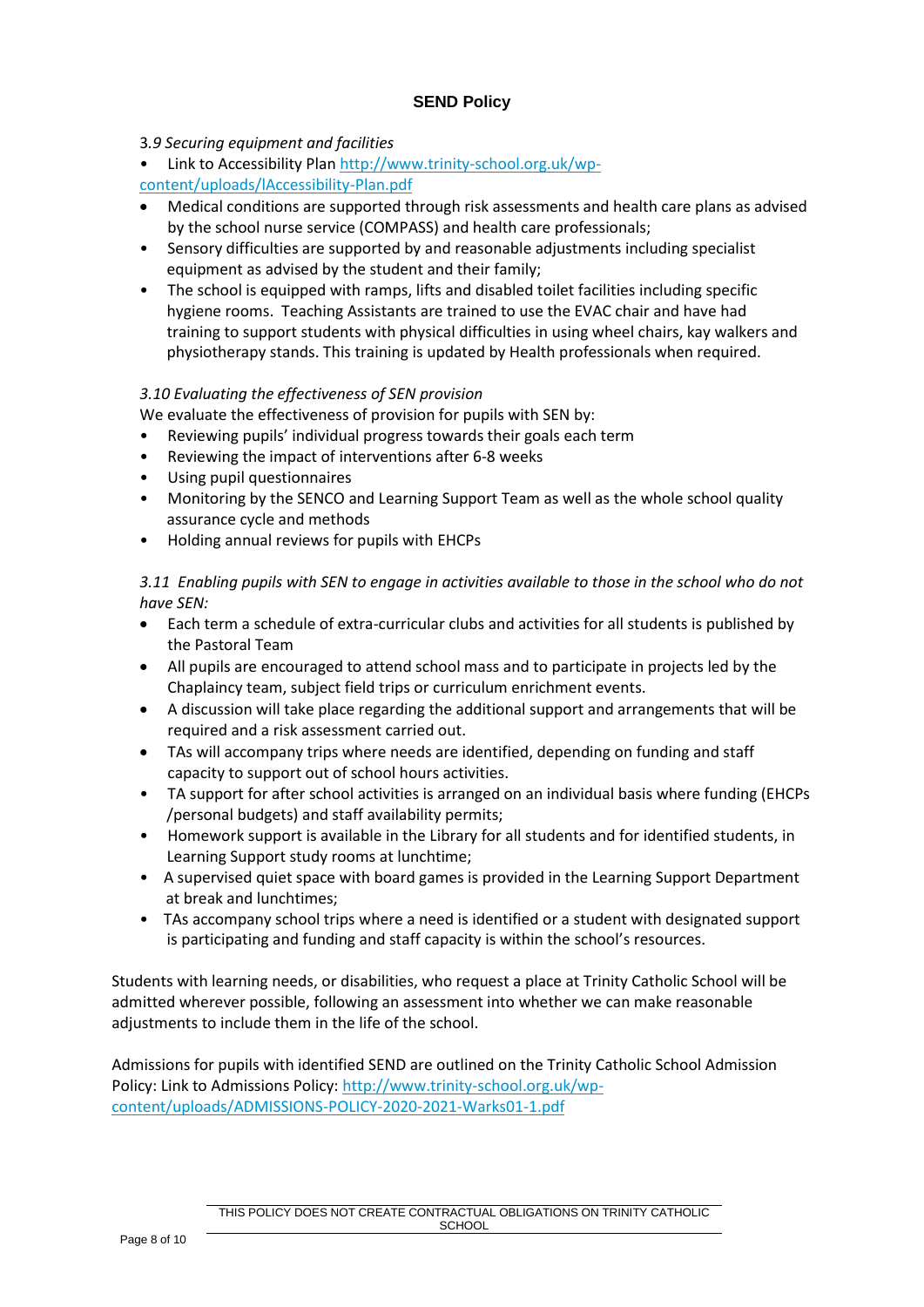We have a Higher Level Teaching Assistant (HLTA), Mrs Chamberlain, who has a designated role to support students with SEN through Transition from KS2-3 (year 6-7 students).

For parents of a child with an EHCP, the SENCO, a member of the Resourced Provision or a HLTA will make a separate appointment with parents/ carers and any relevant agencies to discuss how we might meet the young person's needs.

*3.12 Support for improving emotional and social development*

We provide support for pupils to improve their emotional and social development in the following ways:

• PSHE days develop student understanding and self management strategies for emotions, social interaction and personal safety, including online.

• Pupils with SEN are also encouraged to be part of school forums and clubs to promote teamwork skills, social interaction and building friendships.

- We have a zero tolerance approach to bullying.
- Also see Child Protection and Safeguarding Policy and SEN provision map

#### *3.13 Working with other agencies*

The school involves other professionals from education, health and care services, including local authority support services and voluntary sector organisations, in meeting pupils' SEN and supporting their families.

#### *3.14 Complaints about SEN provision*

Complaints about SEN provision in our school should be made to the SENCO and Senior Assistant Principal in the first instance.

Please see the school's complaints policy.

The parents of pupils with disabilities have the right to make disability discrimination claims to the first-tier SEND tribunal if they believe that our school has discriminated against their children. They can make a claim about alleged discrimination regarding:

- Exclusions
- Provision of education and associated services
- Making reasonable adjustments, including the provision of auxiliary aids and services

#### *3.15 Contact details of support services for parents of pupils with SEN*

**Family Information Service (FIS)** provides information, advice and one-to-one support for families with children and young people aged 0 to 25 across Warwickshire on issues including: family relationships; parenting support; special educational needs and disabilities (SEND); health and wellbeing.

Online: fis@warwickshire.gov.uk Phone: 01926 742274

**Warwickshire SENDIAS** (Special Education Needs Information Advice and Support Services) supports parents and carers of all Warwickshire children with special educational needs and disabilities, from 0 - 25 years of age. This service is free.

Tel: 024 7636 6054

Email: warwickshire@kids.org.uk

Post: KIDS, Exhall Grange Specialist School, Easter Way, Off Pro Logis Park, Coventry CV7 9JG.

#### *3.16 Contact details for raising concerns*

• Parents with concerns should contact their student's Head of Year or SENCO as a first point

THIS POLICY DOES NOT CREATE CONTRACTUAL OBLIGATIONS ON TRINITY CATHOLIC **SCHOOL**